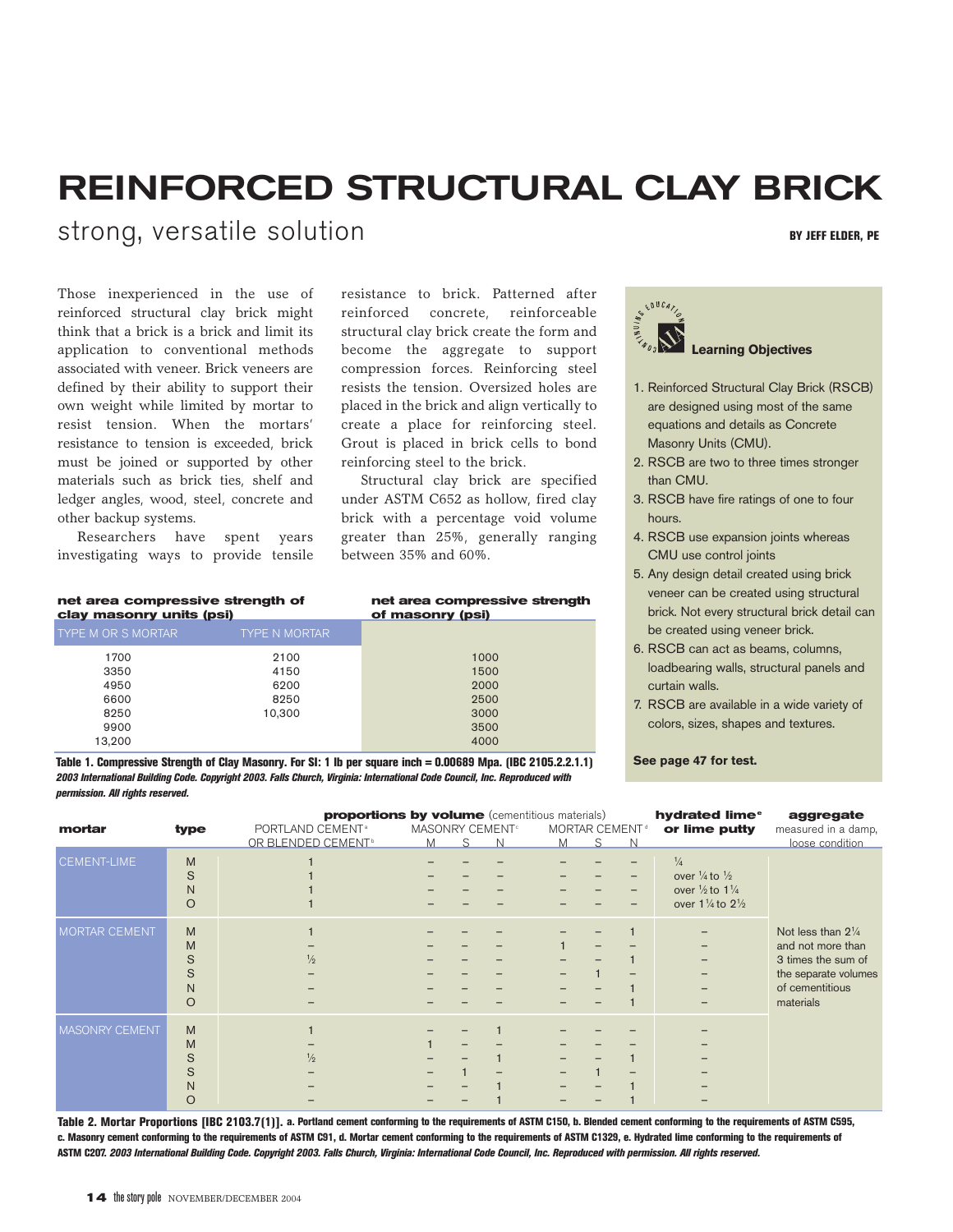### STRUCTURAL CLAY BRICK



**14 Wall...and Damppro** 

Monolithic Coat seals and insulates the wall system TIGHT and DAMPPROOFS

APPLIED WITH EXPERIENCE BY

**Great Lakes Insulating Systems** 877-727-3626 • Grand Rapids

**Alpers Insulation** 231-946-7450 • Traverse City

**Alpha Foam Insulation** 989-799-9669 • Saginaw



**Fox Studio, Livonia, designed by Giffels, Hoyem, Basso, now IDS, Troy, used both 4 x 8 x 16 custom color Brownstone flashed (with center score) as a veneer and 8 x 8 x 16 (with center score) as a structural unit.**

The designer must specify the type of brick. Hollow brick are designated as either HBS (hollow brick standard) or tighter spec HBX (hollow brick extra). Use HBX when a higher standard for dimensional and aesthetic tolerances are required and a higher cost can be justified.

When brick are subject to frequent conditions of freezing when saturated, the designer is directed to specify Grade SW (severe weathering) brick.

Structural clay brick are commonly available in nominal widths of 4˝, 5˝, 6˝ and 8˝. They come in nominal lengths of 8˝, 12˝ and 16˝ with heights that range from  $2\frac{1}{4}$  to 8<sup> $\degree$ </sup>.

### **Compressive Strength**

As strength of brick is often related to color, it is important that an architect specify the color of brick early in the design process. This allows the structural engineer to maximize the strength performance of design elements. For most manufacturers, the lighter the brick color, the lower the compressive strength of the system; conversely, the darker the color, the higher the compressive strength of the system.

The designer is referred to the specified manufacturer to obtain the *compressive strength of unit* for all colors specified. The designer is then directed to the appropriate building code to cross reference *compressive strength of unit* with design value *compressive strength of masonry.*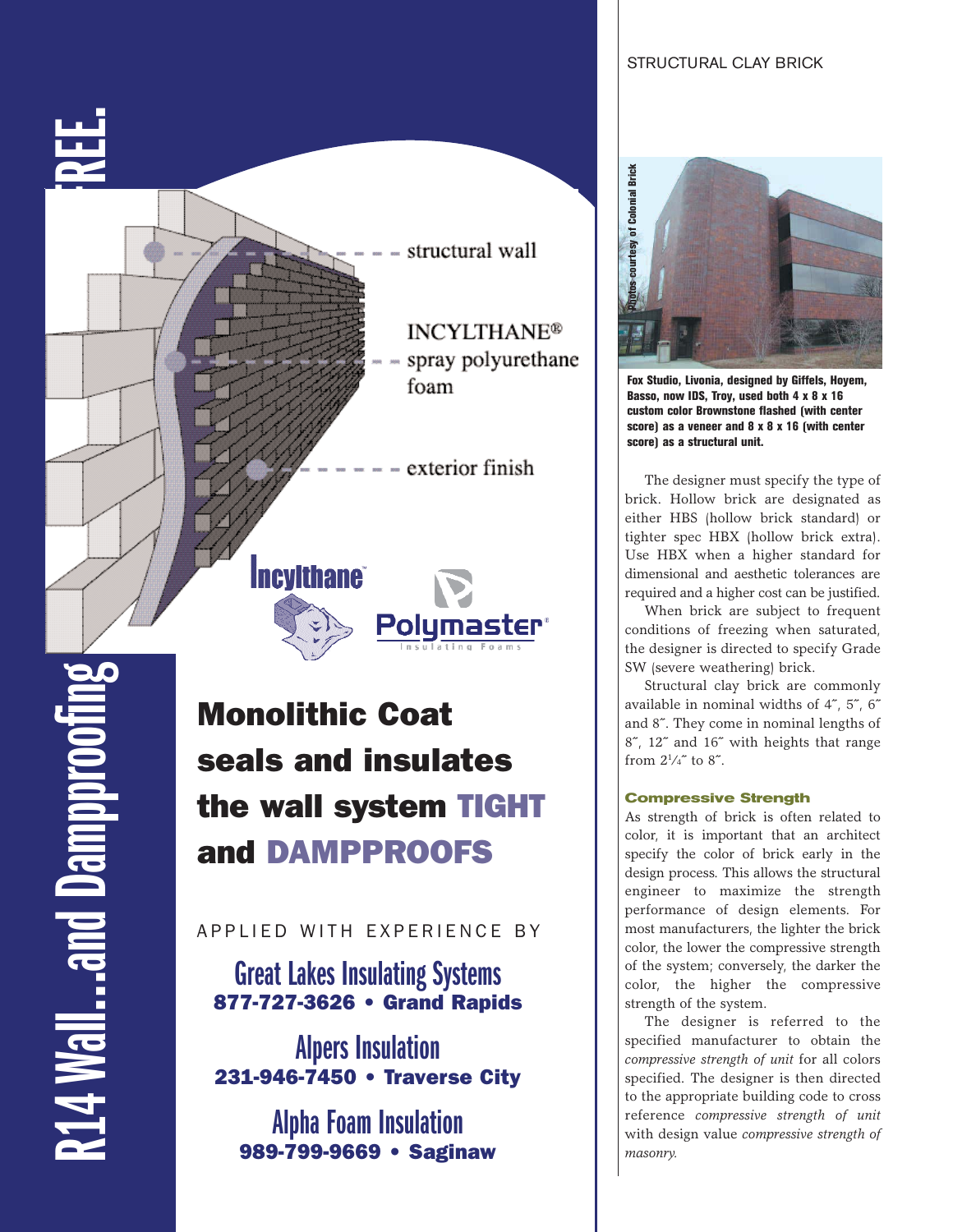FINE COARSE  $F\cup F$  1 0–1/<sub>0</sub><br>GROUT  $\frac{4}{10}$  2<sup>1</sup>/<sub>4</sub> – 3 times the sum of the volumes of the cementitious materials  $\begin{array}{ccc} \text{COARSE} & 1 & 0 & 0 & \end{array}$  $\frac{4}{10}$  2<sup>1</sup>/<sub>4</sub> – 3 times 1–2 times  $\begin{array}{llll} \text{GROUT} & \text{the sum of the} & \text{the sum of the} \end{array}$ volumes of the volumes of the<br>cementitious cementitious cementitious cementitious<br>materials materials materials materials **type parts by volume of hydrated lime or lime putty aggregate, measured in a damp, loose condition parts by volume of portland cement or blended cement**

**Table 3. Grout Proportions by Volume for Masonry Construction. (IBC 2103.10)** *2003 International Building Code. Copyright 2003. Falls Church, Virginia: International Code Council, Inc. Reproduced with permission. All rights reserved***.**

| material                                          | item      | number construction                                                                                            | minimum required<br>equivalent thickness for<br>fire resistance $a, b, c$ (inches) |        |          |        |  |  |  |
|---------------------------------------------------|-----------|----------------------------------------------------------------------------------------------------------------|------------------------------------------------------------------------------------|--------|----------|--------|--|--|--|
|                                                   |           |                                                                                                                | 4 hour                                                                             | 3 hour | $2$ hour | 1 hour |  |  |  |
| <b>BRICK OF</b><br><b>CLAY OR</b><br><b>SHALE</b> | $1 - 1.1$ | solid brick of clay or shale <sup>d</sup>                                                                      | 6                                                                                  | 4.9    | 3.8      | 2.7    |  |  |  |
|                                                   | $1 - 1.2$ | hollow brick or tile of clay or shale, unfilled                                                                | 5.0                                                                                | 4.3    | 3.4      | 2.3    |  |  |  |
|                                                   | $1 - 1.3$ | hollow brick or tile of clay or shale,<br>grouted or filled with materials specified<br>in Section 721.4.1.1.3 | 6.6                                                                                | 5.5    | 4.4      | 3.0    |  |  |  |

**Table 4. Rated Fire-Resistance Periods of Clay Masonry Walls [IBC 721.4.1(1)]. For SI: 1˝ = 25.4 mm a. Equivalent thickness as determinded from Section 721.4.1.1, b. Calculated fire resistance between the hourly increments listed shall be determined by linear interpolation, c. Where combustible members are framed in the wall, the thickness of solid material between the end of each member and the opposite face of the wall, or between members set in from opposite sides, shall not be less than 93% of the thickness shown, d. For units in which the net cross-sectional area of cored brick in any plane parallel to the surface containing the cores is at least 75% of the gross cross-sectional area measured in the same plane.** *2003 International Building Code. Copyright 2003. Falls Church, Virginia: International Code Council, Inc. Reproduced with permission. All rights reserved.*

When using the International Building Code (IBC 2003), refer to Table 2105.2.2.1.1. (See Table 1.) Similar tables are found in the masonry section of other codes. The specified *compressive strength of masonry* is referenced by designers as the *f'm* value. Values of historical test data have been adjusted statistically in the table to insure a conservative design value.

Typical allowable design values for hollow clay masonry range between 2600 psi and 5300 psi. At two to three times the standard value for concrete masonry, the use of these higher values can help to reduce deflections, wall thickness, beam depth, bar diameter and bar lap requirements.

To select an  $f'_m$  value higher than those listed in the table is acceptable; however, the value must be verified by building prisms of the brick, mortar and grout specified prior to and during construction.



**PERFORMANCE SKILLED FOR INTRICATE COMPLEXITIES**

**INNOVATION TO EXCEED ANY CHALLENGE**

**CREATIVE SCHEDULING AND SEQUENCING**

**MANPOWER & EQUIPMENT TO MEET AGGRESSIVE SCHEDULE**

### **ADDED VALUE**

**Cost saving budget analysis for architects or construction managers during design** 

**Quality • Safety • Pride in workmanship**

### **Leidal & Hart Leidal & Hart Mason Contractors Mason Contractors**

*Since 1957*

**32225 Schoolcraft Rd • Livonia, MI 48150 (734) 522-2400 • Fax (734) 522-8650**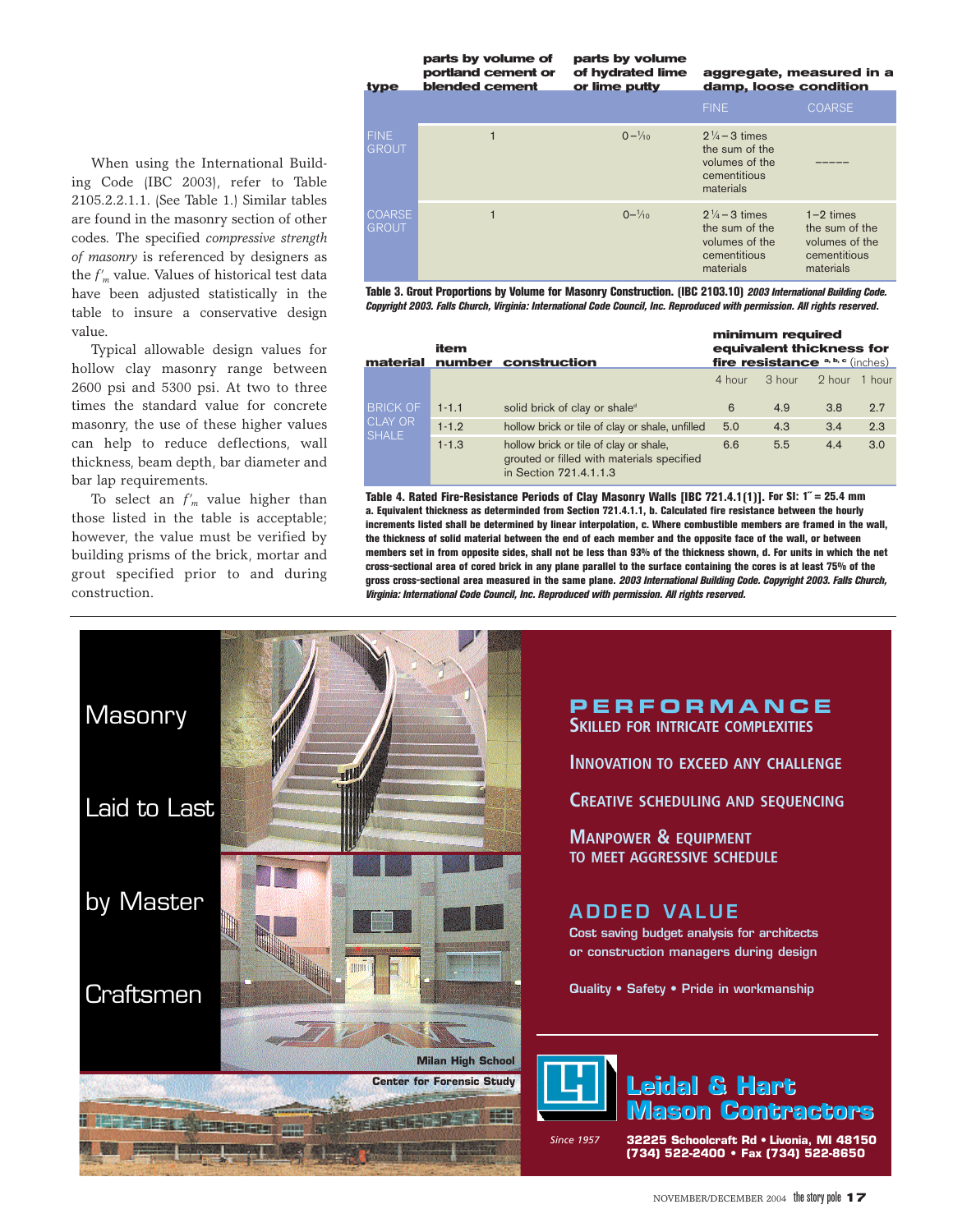

**Metro Loft, Royal Oak, designed by Neumann/Smith & Associates. Re-rod and concrete pre-fab flooring attached to 8 x 4 x 12 brick single wythe walls.** 

#### **Mortar**

Mortar used in reinforceable structural clay masonry assemblies is commonly specified by proportions. (See Table 2.) There are three types of mortars: Portland cement-lime, mortar cement and masonry cement. In addition, Type S mortars are prescribed for structural masonry as a minimum.

A common mistake is to over specify the mortar type. Since Type M mortars are the strongest mortars, they are often specified to insure strength of the assembly. Type M mortars have a high cement content which increases shrinkage of mortar and reduces the bond strength. In addition, the extra cement makes cleaning more difficult. Type M mortars are generally limited to below grade applications. When specifying mortars, do not call out for a mortar compressive strength testing.

#### **Grout**

Grouts for reinforceable structural clay masonry are prescribed according to Table 3 by proportion. Use coarse aggregate grout (1 part cement, 2 parts pea gravel and 3 parts sand) for applications where there is sufficient room for all of the reinforcing. Fine grouts are commonly used in smaller cells — typically 4˝ and 5˝ wide brick.

Fluidity is essential for proper placement of grout around reinforcing. A grout slump of 8˝ to 11˝ is recommended. Due to the high moisture content of grout, a volume expander, fluidifying and water reducing agent are added.

#### **Fire Resistance**

Reinforceable structural clay brick also provide fire resistance. Structural clay brick are fired in kilns at maximum temperatures around 2000°F. This allows brick to retain strength during a fire and when subjected to fire hose streams, thus enhancing public safety. Structural brick are non-combustible and do not give off toxic emissions. Prescribed code values are located in Table 4. Fire ratings from 1 to 4 hours can be achieved from this table. To select a fire rating, solid percentages of structural brick are converted to an equivalent brick thickness and compared with minimum required thicknesses for various fire ratings. Structural brick may be made solid for the intent of this table by filling all cells with grout, expanded shale, sand, pea gravel, crushed stone, slag, pumice, scoria, expanded clay, slate, slag, fly ash or cinders.

#### **Insulative R-Values**

Structural clay brick can also provide insulative properties. Uninsulated brick have insulation resistance (R)-values of approximately 0.2 R/inch. By insulating the cells that are not grouted, higher insulation values can be achieved. Structural clay brick can be insulated with perlite or foamed-in-place polyurethane to achieve R-values approaching 1-R/inch.



**Solid face brick and hollow structural unit.**



**Metro Loft, Royal Oak, constructed of Mission (yellowish, buffish) and Sunset, flashed to bring out color variation. Larger core holes for re-rod and grouting.**

When insulation requirements exceed those provided above, insulate the wall the same as for brick veneer. Add a layer of closed cell polystyrene insulation to the back of the brick and fur out as required.

#### **Reinforcement**

From a design standpoint, reinforceable structural clay brick are similar to concrete masonry units (CMU). An architect or engineer familiar with the design of CMU uses many of the same details. Horizontal bar reinforcing is placed in bond beams. A grout stop fabric of paper or mesh is placed directly below bond beams to prevent grout from dropping into intentionally ungrouted cells.

Horizontal joint reinforcing is typically specified at 16˝ increments and ends are lapped 6˝. Reinforcing is typically continuous around corners. Horizontal reinforcing helps to control cracking and to transfer loads to vertical reinforcing.

#### **Movement Joints**

Concrete masonry uses control joints (CJs) in walls to control shrinkage of the concrete through the dynamic cycle of wetting and drying. CJs are commonly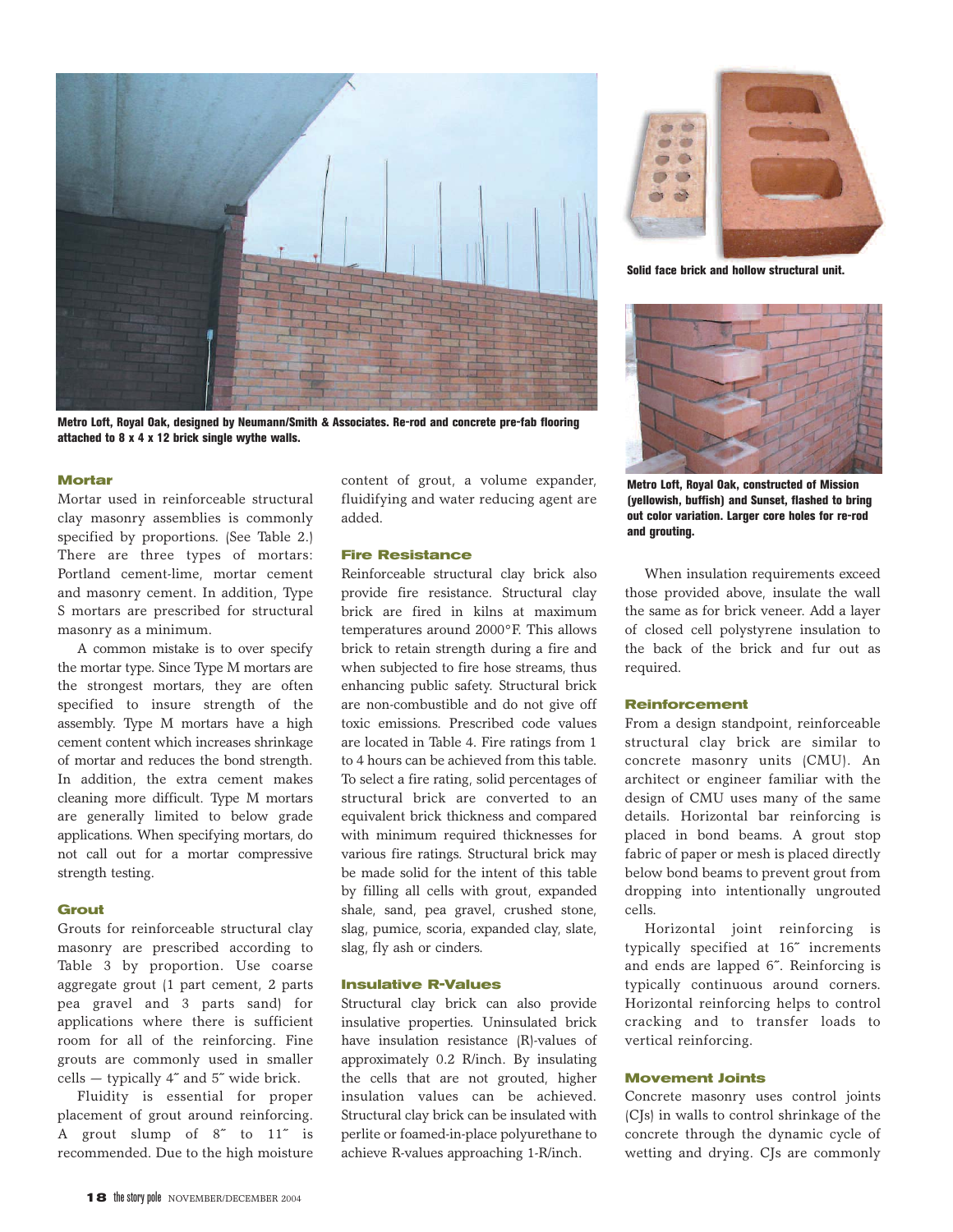recommended at spacings of 20´ to 25´ centers and are created by starting and stopping the units to form a vertical joint. Reinforcing is terminated at the joint; sealants protect the joint from the elements. In some cases, a sash block and preformed gasket are used to help control alignment of the two faces. Care should be given to the aspect ratio of the wall to insure that cracking does not occur at more frequent spacings.

With structural clay brick, expansion and contraction will occur with varying temperatures; predominant direction of movement is expansion. When expansion of brick controls the design, the movement joint needs to be free of materials that will not compress. (See Figure 1.)

Expansion joints (EJs) are not required at the same locations and spacing as in brick veneer. This is because brick veneer does not have the ability to resist tension caused from expansion. Common spacing of EJs in horizontally reinforced clay brick are generally spaced at 60´ centers. If an EJ is not preferred at the corner, horizontal reinforcing in bond beams must be continuous around the corner, a minimum of 36 bar diameters. Lap continuous reinforcing with corner bars to insure that tension created in the brick at the corner can be transferred to the reinforcing.

Where clay brick and concrete block







### *Introducing… Eldorado Stone Core Products*

#### **The Most Believable Architectural Stone Veneer in the World**

Core Profile products are the newest stone profiles available from Eldorado Stone and they are distributed locally by Darling Builders Supply Company. They are unsurpassed in appearance and follow Eldorado's strict philosophy of believability. The core line represents years of continuous innovation, research and development, as well as technical milestones in manufacturing, production and coloration.

**517-484-5707** 1600 Turner Street • Lansing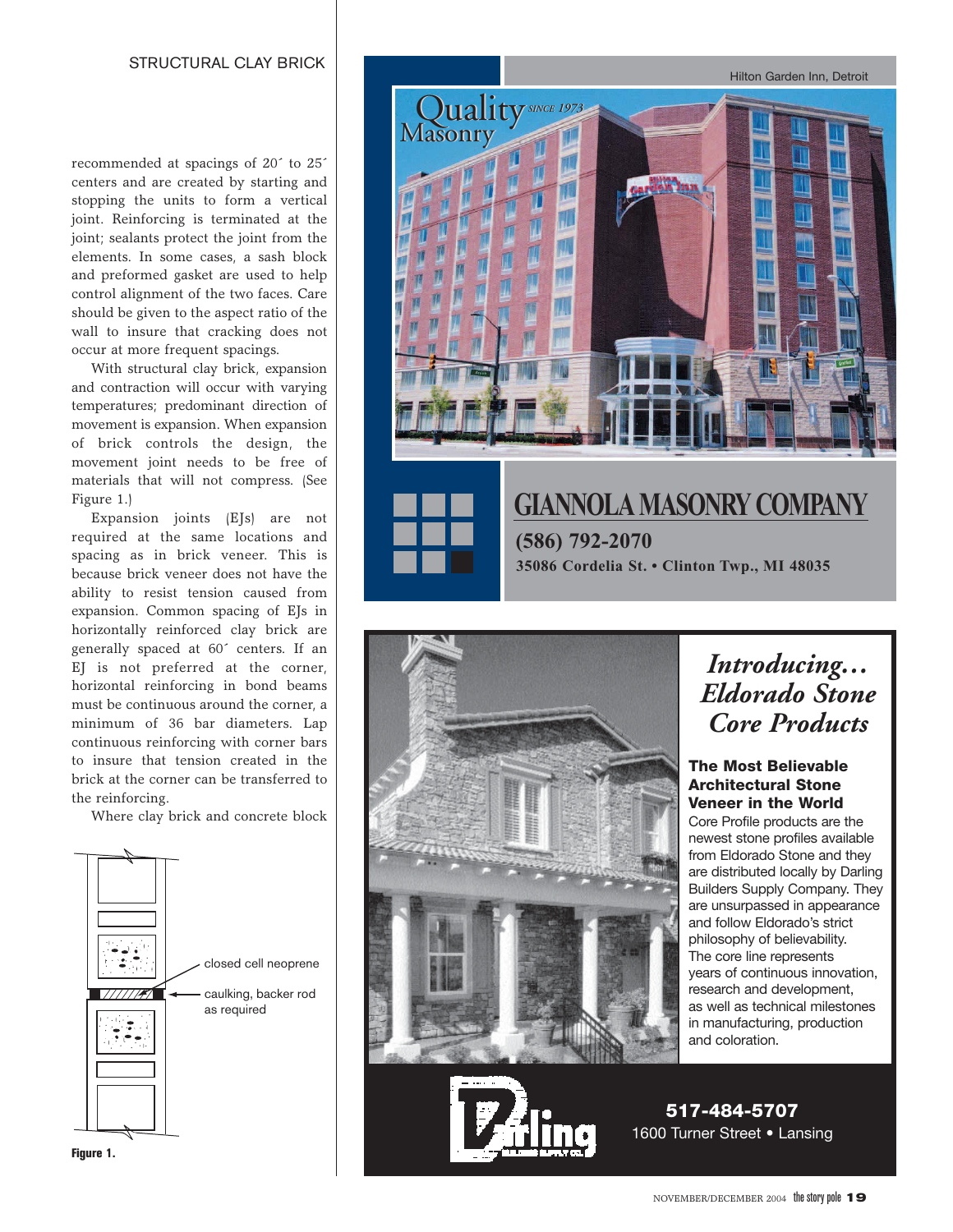## **MASONRY SAWS & SUPPLIES DIAMOND BLADES**



**Equipment Rental Concrete Work** 

**Concrete Drilling Concrete Sawing Parts - Service & Repair Wall & Wire Sawing Horizontal Curb Sawing**



# **DIAMOND DRILLING, INC.**

**7021 W. Eight Mile Road (One Block West of Livernois) Detroit, MI 48221**

**PH: 313.864.3600 Toll Free: 877.294.7787 Fax: 313. 864.3734**

are combined, use CJs as required for concrete block.

#### **Moisture Control**

Moisture must be controlled on a regional basis. Experience with concrete masonry unit (CMU) in an area will dictate the preferred method of treating a structure for moisture resistance. For many areas of the United States, singlewythe brick exposing both faces can be treated using a water repellent coating on the exterior face. The expansive characteristic of brick causes reinforcing to go into tension, which then places the brick into compression. This post tensioning reduces cracks and decreases moisture penetration.

When a greater resistance to moisture penetration is required, structural clay masonry must be designed similar to drainage walls with weep holes and flashing running through the wall to the back side of the insulation. Close cell extruded expanded polystyrene, other non-wicking insulations and those not affected by moisture are placed in a continuous layer on the inside face of the brick. All joints in the insulation are taped to create a moisture barrier.

Continuous insulation creates the thermal drop which forces the dew point of the wall to occur in the insulation. This reduces the chance for condensation inside the wall. Any moisture on the surface of the insulation is directed to the flashing where it is directed to the exterior of the building.

#### **Application**

Common uses of reinforceable structural clay masonry are loadbearing walls, beams, columns and piers. Other uses are structural brick veneer, curtain walls, brick panels, sound walls and retaining walls.

One and two-story buildings, even those up to 21 stories, are perfect for loadbearing masonry. For a small increase in initial cost as compared with CMU, the owner enjoys major improvements in aesthetics and strength. As an alternative for steel frame and metal stud walls, reinforced structural clay masonry can be



**Embassy Suites Hotel, Livonia used both 4˝ x 8˝ x 16˝ Ironstone flashed (with center score) as a veneer and 8˝ x 8˝ x 16˝ (with center score) as a structural unit.**

used as both a bearing wall and an enclosure wall providing structure and finish at the same time. Compared with wood framing, structural clay brick offer better acoustical properties, less seismic or wind drift, better fire resistance, less maintenance and no insect or mold damage.

Structural clay masonry is often installed in less time than other framing methods, reducing construction time and finance costs.

Mid-rise hotels and condominiums are a perfect choice for the structural brick curtain wall. High strength of the unit allows taller walls and fewer framing members. Perimeter beam sizes can be reduced and heavy gauge studs are replaced by light gauge ones. On some building sites with limited access, the curtain wall concept has eliminated the need for scaffolding reducing those costs.

Brick veneer on metal studs is laden with complicated construction details and extra labor. Unless properly detailed, wall ties are subject to pullout and corrosion of the stud is possible. Structural brick veneer is a popular alternative to brick veneer as wall ties, heavy structural framing and beams are replaced with reinforced hollow brick. Wall ties are replaced by less frequent structural anchors spaced every 100 sf compared with every 2 sf. Anchors are less susceptible to corrosion. Perimeter